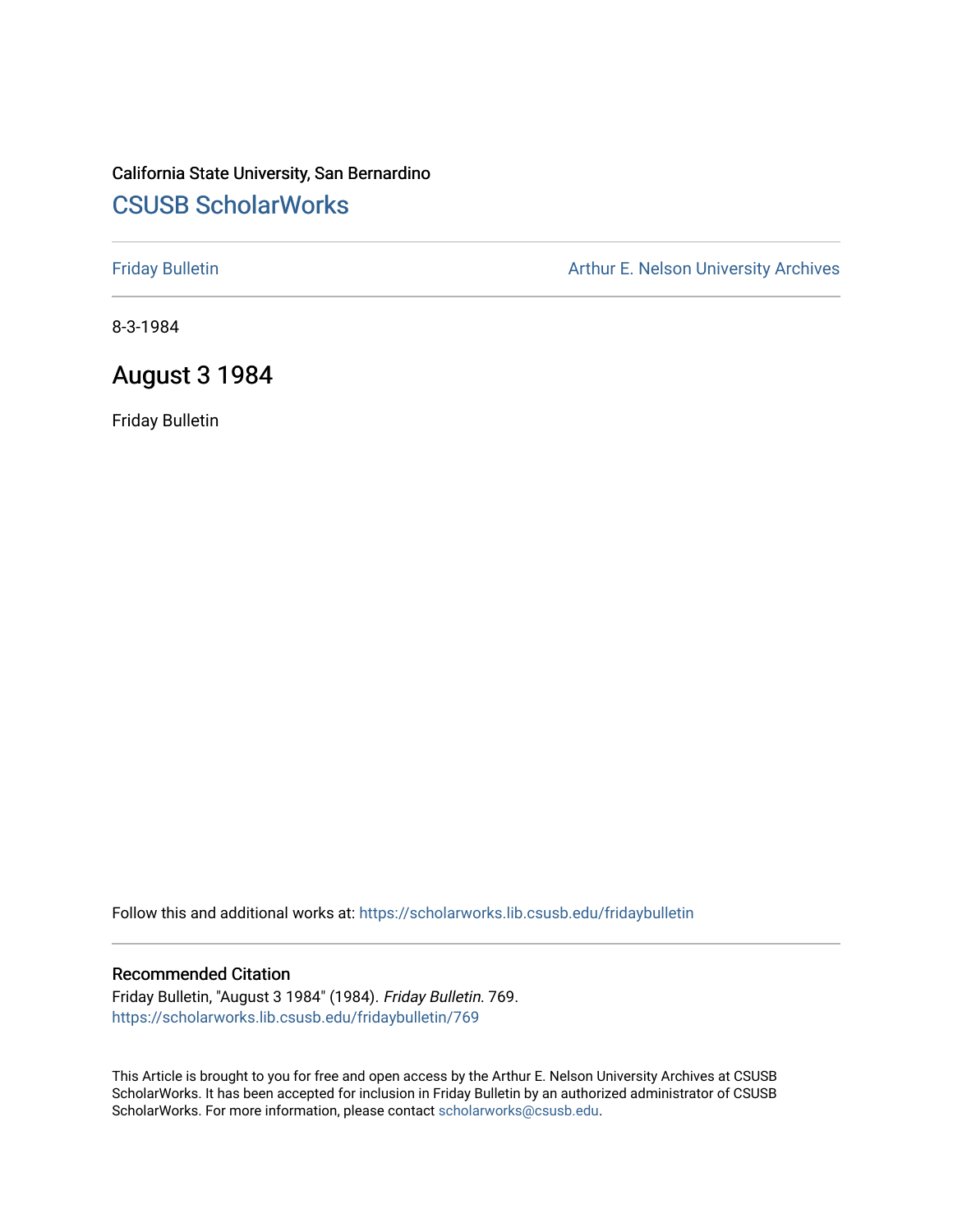# **THEBULLETin**

**California State University, San Bernardino <b>***AUGUST 3, 1984* 

President Names 11 To An Affirmative Action Steering Committee, Affirmative Action Group with representation from faculty and staff. began work this week to help President<br>Anthony H. Evans identify possible strate-

gies to improve the overall composition of university employees.

Appointed by the president to the ad hoc committee, which may lead to creation of a permanent committee, are: Shirley Ealy, secretary. Counseling and Testing Center; Grace Goodrich, lecturer. Department of Accounting and Finance; Dr. Mildred Henry, assistant professor. School of Education; Dr. Charles Hoffman, professor. Department of Psychology; Sandra Jensen, personnel officer; George Martinez, director. Upward Bound; Pola Patterson, head, automation services, Library; Dr. Tom Rivera, associate dean. Educational Support Services; Dr. J. C. Robinson, associate vice president, acade.nic personnel; Lt. Pam Stewart, Department of Public Safety; and James Urata, director, administrative services.

The purpose of the committee is to seek ways in which the campus can intensify its efforts to develop and implement strategies for attracting more women and minorities to the university. President Evans will serve as chair of the group.

New Members Seated Two staff and a faculty member have been elected to On Advisory Council three-year terms on the College Planning Advisory Council. They replace three council members whose terms have expired.

Staff members elected are Dr. Theron Pace (Services to Students With Disabilities) representing the student affairs division and Quentin Moses (Public Safety) for the administrative services and college relations division. They replace Glenda Jackson (Relations With Schools) and Sharon Sandahl (Plant Operations) .

Dr. T. Patrick Mullen (Education) has been appointed by the Faculty Senate to succeed Joseph Gray as the representative for the School of Education.

The council was created last year to broaden the base for planning and budget activities.

Holiday Observance Mext Monday, Aug. 6 is a normal work day on the Will Not Affect CSII San Bernardino campus. Changing of the Admission Day observance will not affect the CSU. The change, for state civil service employees in the Los Angeles area, is an attempt to lessen traffic congestion on freeways during the Olympics.

The university will observe Admission Day Sept. 10 as originally scheduled. Employees will also have a short work week with Labor Day on Monday, Sept. 13.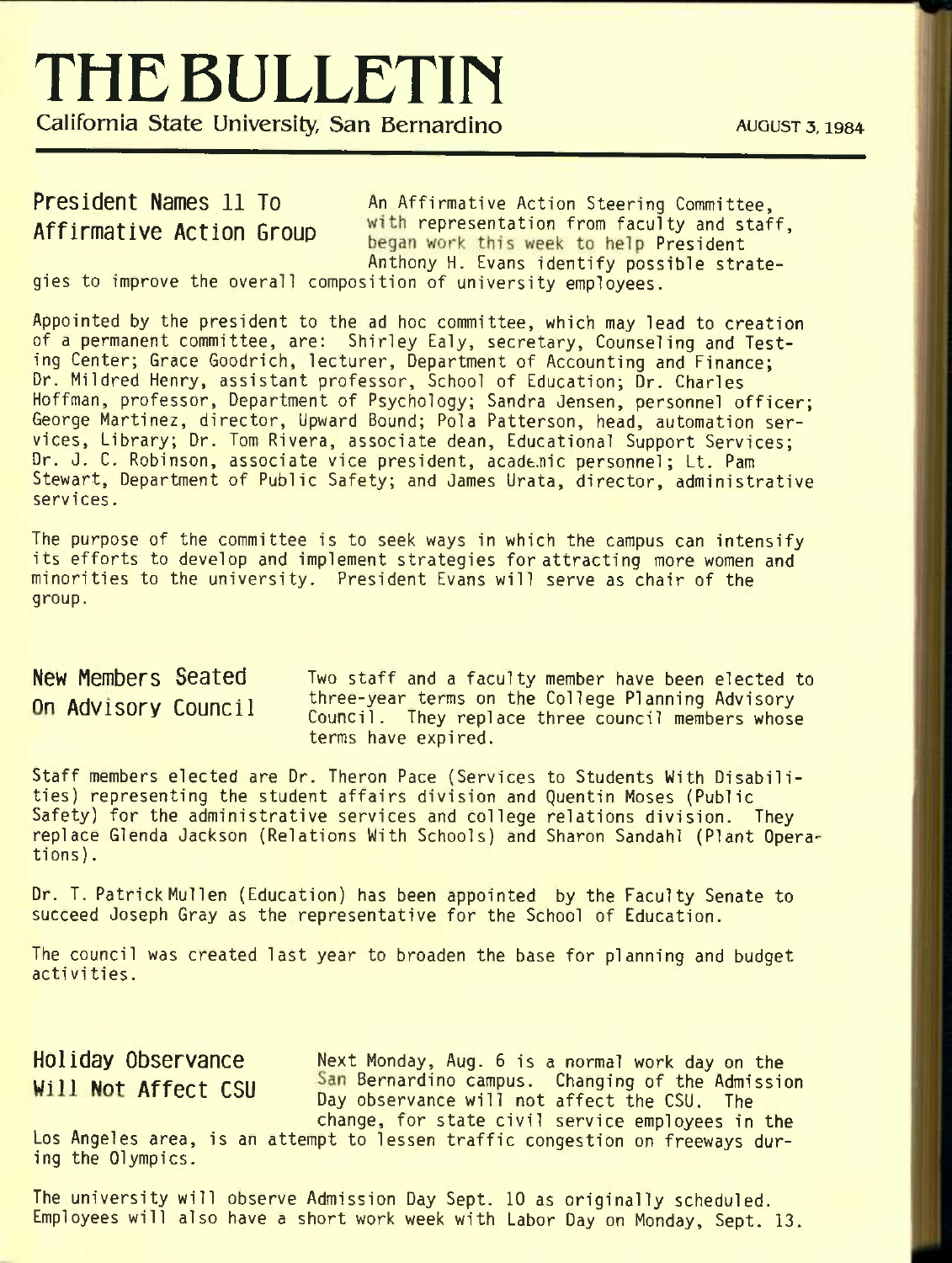### **Personnel**

#### Full-time, temporary entitled and the Full-time, temporary

Elizabeth Kyeyune-Nyombi Kenny Havens<br>Data Entry Operator Kenny Kenny Havens Data Entry Operator<sup>1</sup><br>Records Records<br>Ext. 7304, SS 148 Plant Operations<br>Ext. 7428, PP 128 Ext. 7304, SS 148<br>
to June 30, 1985<br>
to Oct. 31, 1984

Christina M. Siordia **Hourly, temporary** Groundsworker Plant Operations Naomi Bork Ext. 7428, PP 128 Douglas Bubeck<br>to Oct. 31, 1984 Deborah Dees to Oct. 31, 1984

#### Hourly, temporary

Keith Townsend Ext. 7662, PL 107 Brandon St. James Interpreters LEFT THE UNIVERSITY Services to Students with Disabilities Ext. 7662, PL 107<br>to June 30, 1985 Linda Anderson

#### RECLASSIFICATION

Clerical Assistant IIIA from: Clerical Assistant IIA Lynette Whitfield Ext. 7311, SS 106

### NEW TO THE UNIVERSITY **RETURNING TO THE UNIVERSITY**

to Oct. 31, 1984

Kathleen Rock Services to Students with Disabilities to June 30, 1985

Intermediate Account Clerk Accounting

Tonia Johnson Kelly 01iverius Clerical Assistant IIA

Clerical Assistant IIA<br>Library

**Student Killed In** *A* **senior political science major, Lee Ann Gray of San** Skydiving Accident Bernardino, was killed Sunday afternoon in a skydiving accident near Perris. Her parachute became tangled and failed to open fully. Mrs. Gray is sur-

vived to a son and a daughter plus parents and a sister.

The California State University, San Bernardino BULLETIN is published Fridays by the Public Affairs Office, AD 117, extension 7558. Items for publication should be received in writing by noon Tuesday.

|           | Edna Steinman, Director of Public Affairs   |        |
|-----------|---------------------------------------------|--------|
|           | Editor Ken Miller Calendar Items Ruth Moran |        |
|           | Printed in the Duplicating Center           |        |
| Volume 19 |                                             | No. 45 |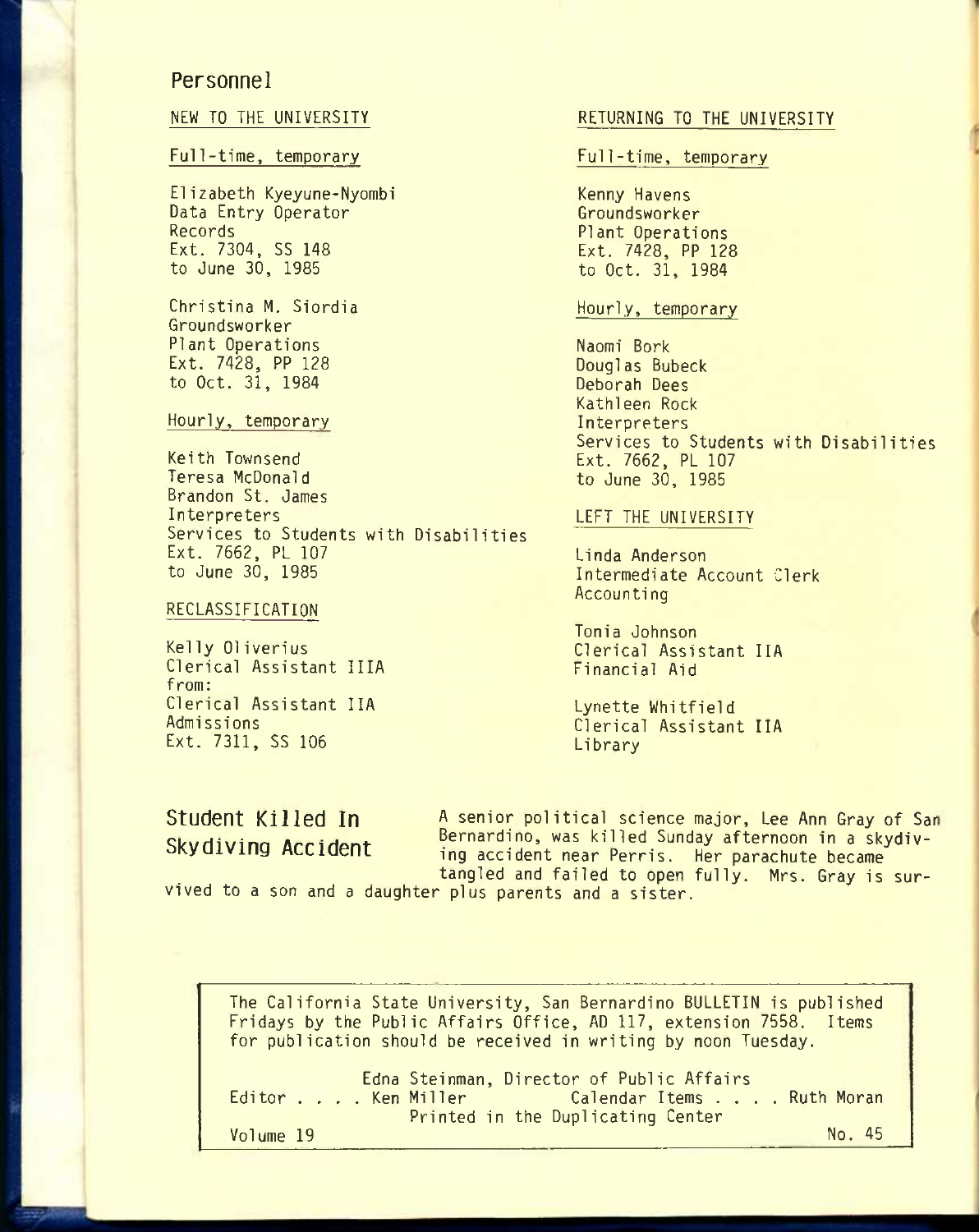# **Health Insurance Premiums Adjusted**

Effective Aug. 1 rates for health insurance plans changed, four increased and seven decreased. The changes were seen on the July pay warrants received Tuesday.

Contributions by the state toward the employee's insurance plan increased, also effective in the July checks. The new state share is: employee only, from \$76 to \$86; employee and one dependent, \$148 to \$167; employee and two or more dependents, from \$185 to \$209.

Details on changes in benefits will be distributed to employees by the Personnel Office.

> Current New Premium Premium

Current New Premium Premium

| Employee Only               |  |  | $$24.26$ $$27.00$ |       |
|-----------------------------|--|--|-------------------|-------|
| $Emplove + 1 dependent$     |  |  | 50.26             | 57.00 |
| Employee + $2$ or more dep. |  |  | 51.79             | 59.40 |

### CAL-WESTERN/OCCIDENTAL STATEWIDE SERVICE HAXICARE

| Employee Only |                            | 9.19  | 11.90 |
|---------------|----------------------------|-------|-------|
|               | $Employee + 1 dependent$   | 30.00 | 37.56 |
|               | Employee $+2$ or more dep. | 30.97 | 39.20 |

#### FIRST FARWEST

| Employee Only |                            | 4.00  | 0.00              |
|---------------|----------------------------|-------|-------------------|
|               | $Emplope + 1 dependent$    | 10.00 | 0.00              |
|               | Employee $+2$ or more dep. | 19.00 | 0.00 <sub>1</sub> |

#### GENERAL MEDICAL CENTERS

| Employee Only |                            | 0.00  | 0.00 |
|---------------|----------------------------|-------|------|
|               | $Emplogee + 1 dependent$   | 0.00  | 0.00 |
|               | Employee $+2$ or more dep. | 14.80 | 2.78 |

#### HEALTH MAINTENANCE NETWORK

| Employee Only              |  |  | 6.76  | 2.53  |
|----------------------------|--|--|-------|-------|
| $Emplope + 1 dependent$    |  |  | 28,99 | 12.04 |
| Employee $+2$ or more dep. |  |  | 59.56 | 53.16 |

#### INLAND HEALTH PLAN

### BLUE CROSS/BLUE SHIELD STATEWIDE SERVICE KAISER FOUNDATION HEALTH PLAN (So. Calif.)

| Employee Only' |                           | $$0.00$$ $$0.00$ |       |
|----------------|---------------------------|------------------|-------|
|                | $Emplogee + 1 dependent$  | 0.00             | 0.00  |
|                | Employee + 2 or more dep. | 23.93            | 21.42 |

| Employee Only' |                           | 10.62 | 2.50  |
|----------------|---------------------------|-------|-------|
|                | $Employee + 1 dependent$  | 26.48 | 24.10 |
|                | Employee + 2 or more dep. | 50.65 | 42.36 |

#### ROSS-LOOS MEDICAL GROUP

| Employee Only |                                      | 4.52  | 0.00  |
|---------------|--------------------------------------|-------|-------|
|               | $Emplogee + 1 dependent$             | 15.33 | 2.58  |
|               | $Employee + 2$ or more dept. $41.04$ |       | 25.53 |

#### ROSS-LOOS LOW OPTION LOW COST PLAN

| Employee Only |                            | 0.00 | 0.00 |
|---------------|----------------------------|------|------|
|               | Employee + 1 dependent     | 0.00 | 0.00 |
|               | Employee $+2$ or more dep. | 0.00 | 0.00 |

### ACSUP (UNION LABOR LIFE INSURANCE CO.)

| Employee only |                           | 26.24 | 37.17  |
|---------------|---------------------------|-------|--------|
|               | $Emplogee + 1 dependent$  | 59.01 | 68.00  |
|               | Employee + 2 or more dep. | 85.39 | 100.88 |

### BLUE CROSS PREFERRED PROVIDER ORGANIZATION

| Employee Only                                         | 11.50 9.25  | Employee only                        | N/A | .50  |
|-------------------------------------------------------|-------------|--------------------------------------|-----|------|
| Employee + 1 dependent                                | 23.00 19.14 | Employee $+$ 1 dependent             | N/A | 0.00 |
| $\mathsf{Employee}$ + 2 or more dep. $30.00$ $-25.04$ |             | Employee $\div$ 2 or more dep. $N/A$ |     | 1.00 |

Employees must live within the service area of any particular plan. Further information is available from the health benefits clerk. Ext. 7205, concerning enrollment eligibility. Employees who are enrolled in a supplement to Medicare Health Plan may obtain premium and benefits information by contacting Ext. 7205.

All premiums quoted include both basic and major medical costs.